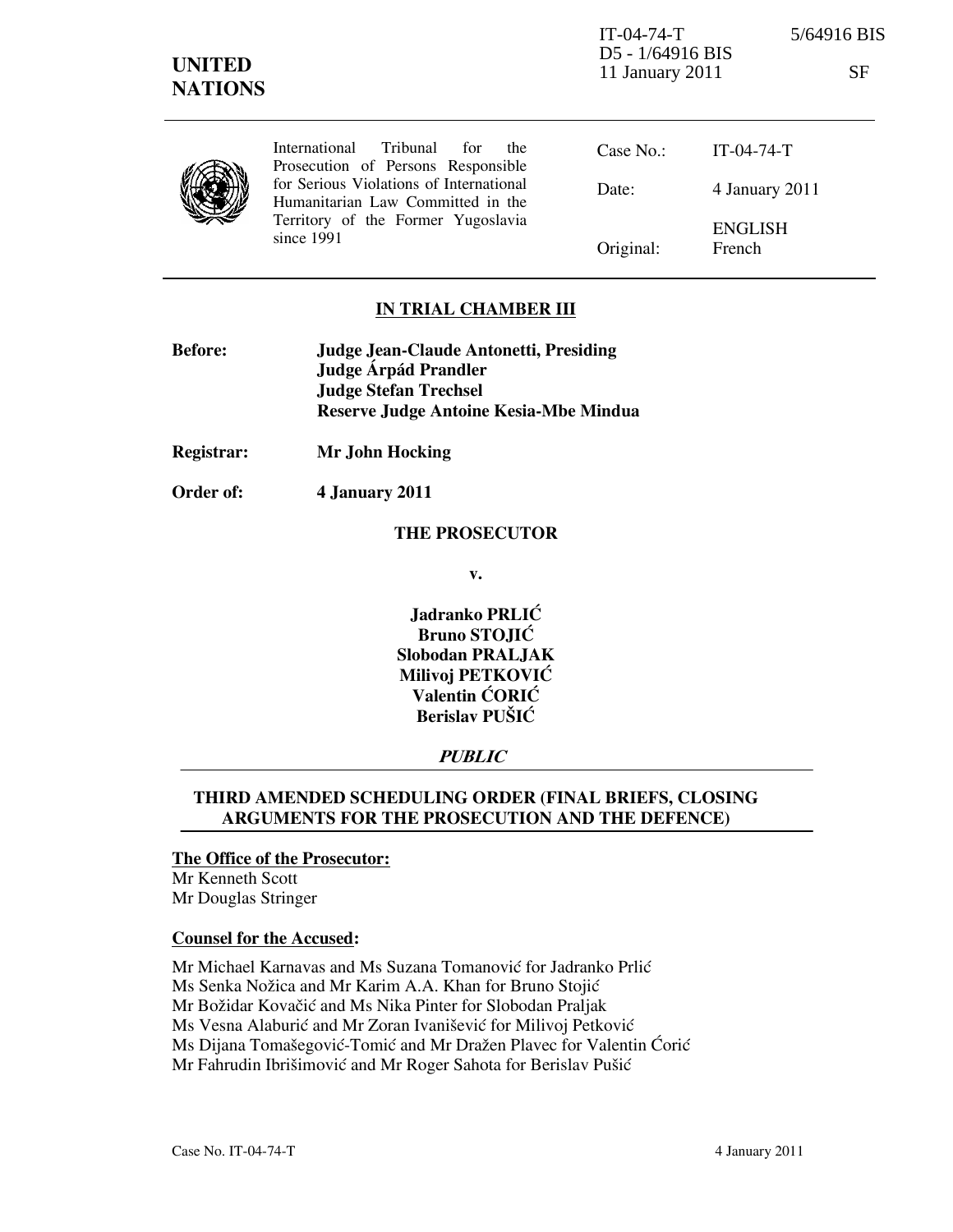TRIAL CHAMBER III ("Chamber") of the International Tribunal for the Prosecution of Persons Responsible for Serious Violations of International Humanitarian Law Committed in the Territory of the Former Yugoslavia since 1991 ("Tribunal");

SEIZED of "Jadranko Prlić's Urgent Motion for an Extension of Time for his Defence to File its Final Brief due to the Remote Unavailability of the E-court Database", filed publicly with confidential Annex by Counsel for the Accused Jadranko Prlić ("Prlić Defence") on 4 January 2011 ("Prlić Defence Motion"), in which Defence Counsel for Bruno Stojić, Slobodan Praljak, Valentin Ćorić and Berislav Pušić joined<sup>1</sup> ("Joinder of Four Defence Teams"),

SEIZED of the "Prosecution Motion on Distribution of Final Trial Briefs and Modification of Calendar for Closing Arguments", filed publicly on 4 January 2011 by the Office of the Prosecutor ("Prosecution"; "Prosecution Motion"),

NOTING the "Petković Defence Response to Jadranko Prlić's Urgent Motion for an Extension of Time for his Defence to File its Final Brief due to the Remote Unavailability of the E-court Database", filed publicly on 4 January 2011 by Defence Counsel for Milivoj Petković ("Petković Defence"; "Petković Defence Response"),

NOTING the "Second Amended Scheduling Order (Final Briefs, Closing Arguments for the Prosecution and the Defence)", issued publicly by the Chamber on 6 December 2010 ("Order of 6 December 2010"), wherein the Chamber decided to amend the schedule for the end of the trial for a second time and, in particular, ordered that the parties file their final trial briefs no later than 4 January 2011 and that it would hear the closing arguments for the Prosecution starting on 7 February 2011 and the closing arguments for the Defence once the Prosecution had ended its closing arguments, $<sup>2</sup>$ </sup>

**CONSIDERING** that in the Prlic Defence Motion the Prlic Defence requests that the Chamber extend the deadline for filing its final trial brief from 4 January 2011 to 7

 1 "Joinder of Bruno Stojić to Jadranko Prlić's Urgent Motion for an Extension of Time for his Defence to File its Final Brief due to the Remote Unavailability of the E-court Database"; "Slobodan Praljak's Urgent Notice of Joinder in Jadranko Prlić's Urgent Motion for an Extension of Time to File Final Brief due to the Remote Unavailability of the E-court Database"; "Joinder of Valentin Ćorić to Jadranko Prlić's Urgent Motion or an Extension of Time for his Defence to File its Final Brief due to the Remote Unavailability of the E-court Database"; "Berislav Pušić's Motion to Join Jadranko Prlić's Urgent Motion for an Extension of Time for his Defence to File its Final Brief due to the Remote Unavailability of the E-court Database", all filed publicly on 4 January 2011.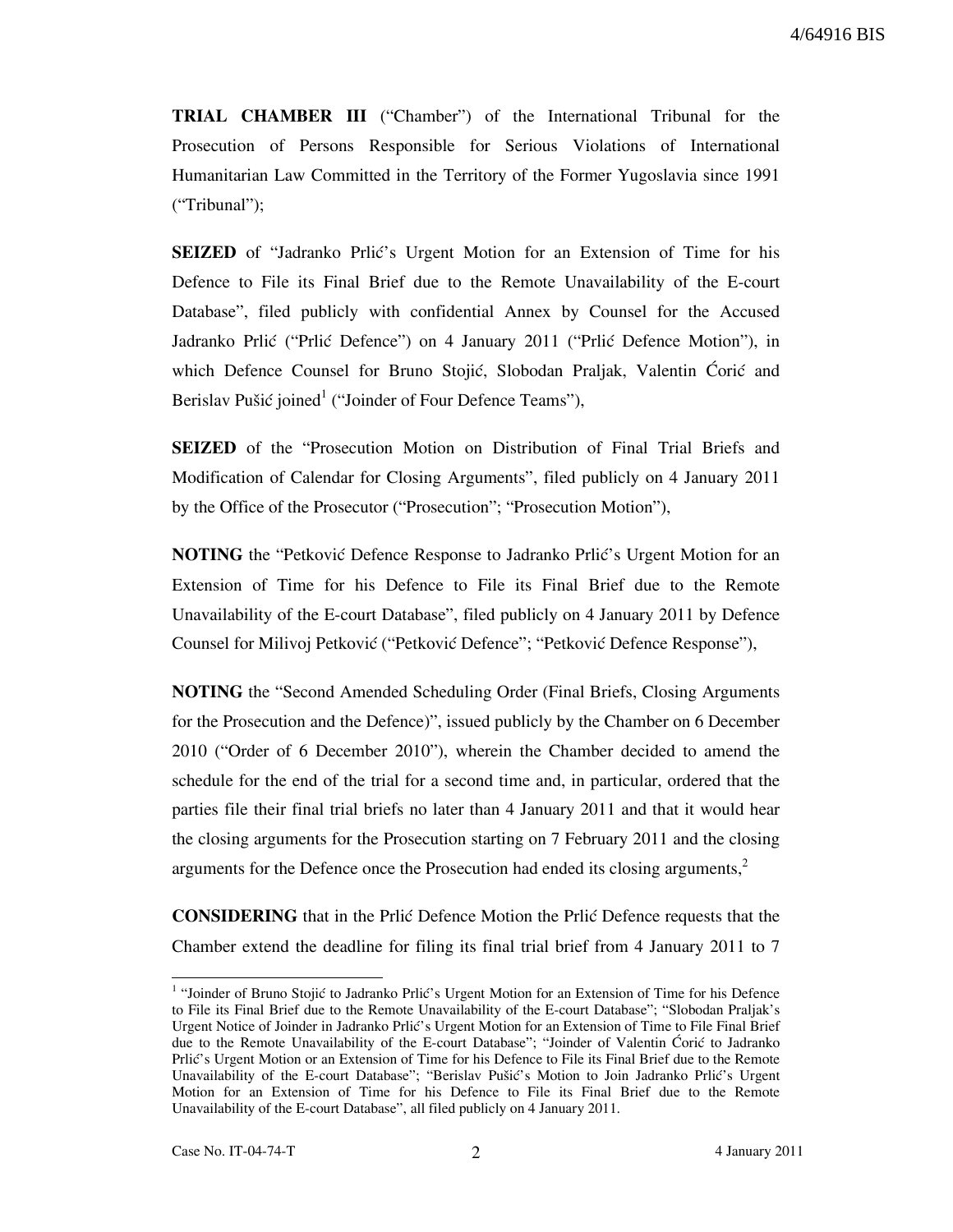January 2011 because of a technical problem with access to the E-court database and to the Tribunal's website experienced by all Defence teams since 1 January 2011, which also makes it impossible to finalise its final trial brief within the deadline of 4 January  $2011<sup>3</sup>$ 

**CONSIDERING** that in the Petkovic Defence Response the Petkovic Defence informs the Chamber that it does not ask to extend the deadline for filing its Final Brief but nevertheless asks the Chamber, should it grant the Prlić Defence Motion, that any extension of the deadline for filing their final briefs apply equally to all the parties, including the Petković Defence, $4$ 

CONSIDERING that the Chamber, informed by email by the Defence teams on 2 January 2011 about the technical problems they encountered and their requests to extend the deadline of 4 January 2011 for filing their final trial brief, informed all the parties by email on 3 January 2011 about its intention to grant the request for extension and authorise all the parties to file their final trial briefs no later than 7 January 2011 and that a written decision would be issued as soon as possible,

CONSIDERING that the Prosecution, consequently, filed the Prosecution Motion, whereby it requests that the Chamber (a) order the Defence teams to provide it with courtesy copies of their final trial briefs on 7 January 2011, without waiting for their distribution by the Registry, which would not take place before 10 January 2011, and (b) postpone the beginning of the closing arguments for the Prosecution from 7 February 2011 to 9 February 2011, because of the delay caused by the filing of the final trial briefs.<sup>5</sup>

CONSIDERING, regarding the Prli} Defence Motion and the Joinder of Four Defence Teams to extend the deadline for filing their final trial briefs, that the Chamber recalls that on 2 January 2011 it was alerted to the technical problems encountered by the Defence teams and confirms its decision to postpone the filing of the final trial briefs for all the parties to 7 January 2011 to enable the Defence teams to finalise their work,

-

 $2^2$  Order of 6 December 2010, p. 8.

 $3$  Prlić Defence Motion, pp. 1 and 4, para. 11.

<sup>&</sup>lt;sup>4</sup> Petković Defence Response, p. 2.

<sup>&</sup>lt;sup>5</sup> Prosecution Motion, paras 1 and 12.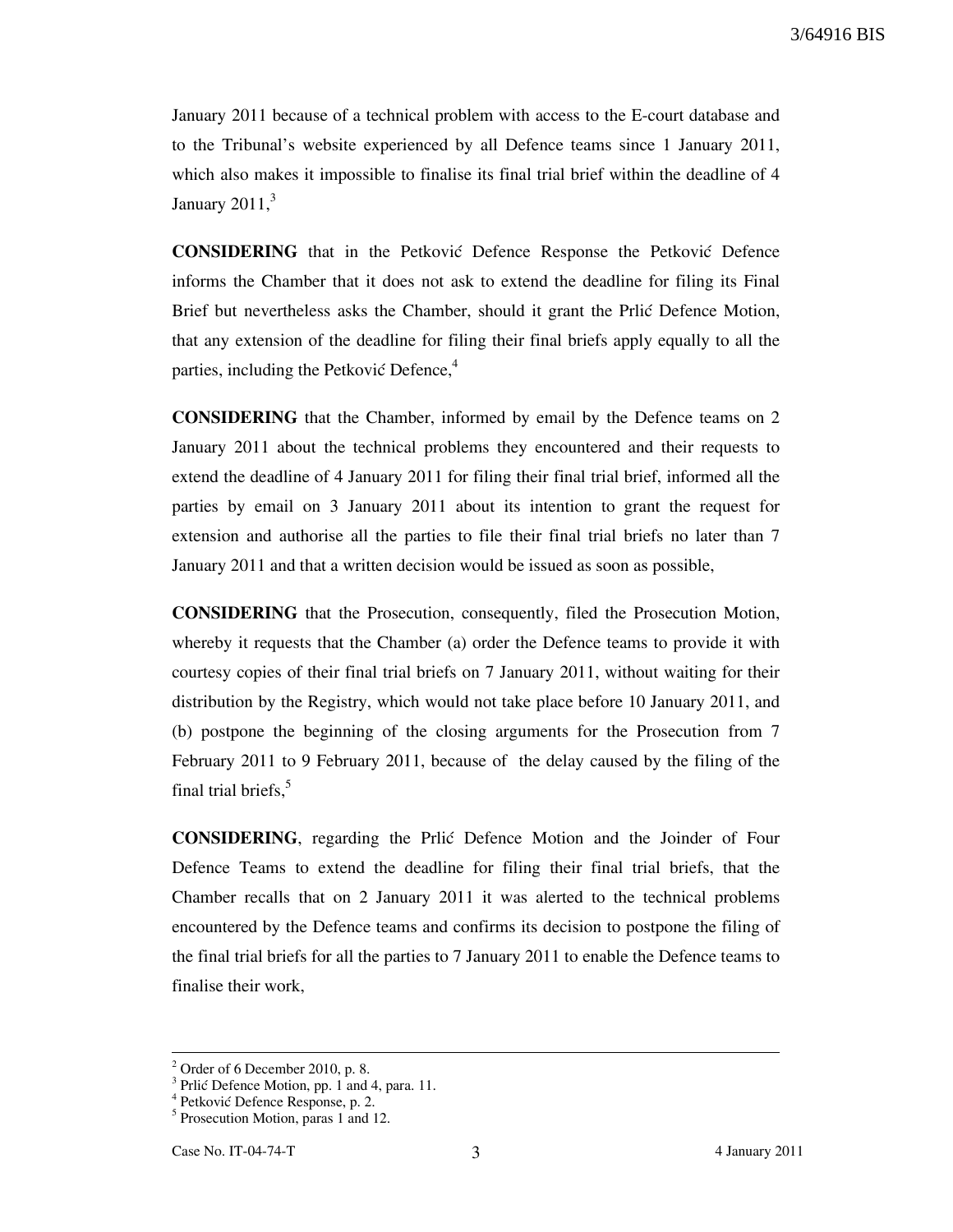2/64916 BIS

CONSIDERING, regarding the first part of the Prosecution Motion, that the Chamber considers that it would be appropriate for all the parties to be able to receive courtesy copies of the final trial briefs on 7 January 2011, without waiting for their distribution by the Registry, which could only take place on weekdays and during working hours, that is, on 10 January 2011,

CONSIDERING, however, that with regard to the second part of the Prosecution Motion concerning the change of the date of the beginning of the closing arguments for the Prosecution from 7 February 2011 to 9 February 2011, the Chamber deems that the delay of three days caused by the filing of final trial briefs would not cause prejudice to the Prosecution, which has enough time to analyse the final trial briefs of the Defence teams and be ready to begin its closing arguments by Monday, 7 February 2011,

CONSIDERING that the Chamber decides, consequently, to authorise all the parties to file their final trial briefs by 7 January 2011, directs them to provide all the parties as well as the Chamber with courtesy copies of the briefs by 7 January 2011 and decides to keep the date of 7 February 2011, as set out in the Order of 6 December 2010, for the beginning of the closing arguments for the Prosecution,

#### FOR THE FOREGOING REASONS,

PURSUANT TO Rules 54, 86 and 127 (A)(i) of the Rules of Procedure and Evidence,

**GRANTS** the Prlić Defence Motion and the Joinder of Four Defence Teams,

PARTIALLY GRANTS the Prosecution Motion,

### ORDERS that:

all the parties file their final briefs no later than 7 January 2011 and provide one another as well as the Chamber with a courtesy copy of their briefs by 7 January 2011,